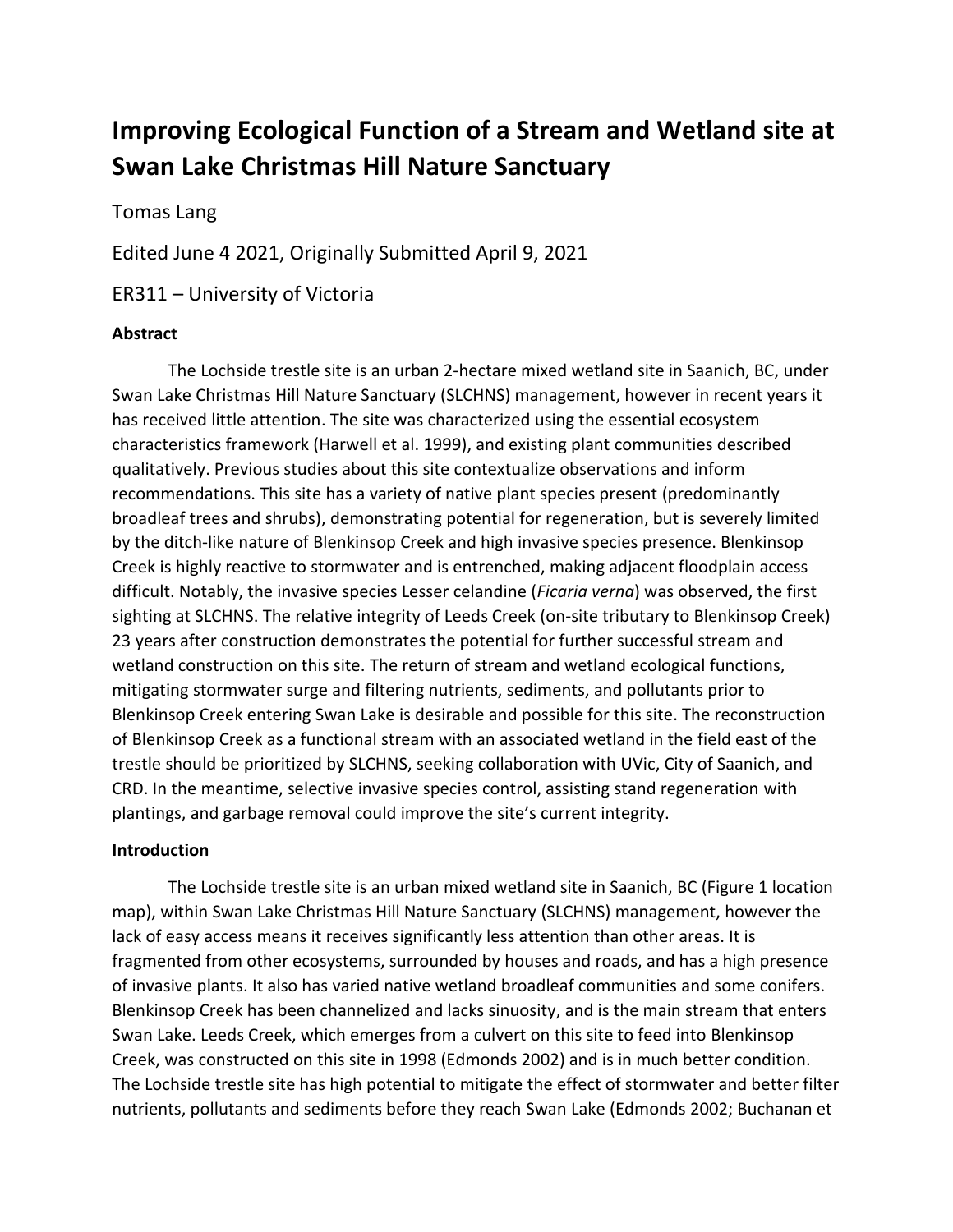al. 2009; Townsend 2009; 2010), although it currently simply acts as a direct conduit. This paper seeks to build on previous studies on this site, provide a much-needed update to its current condition, and provide recommendations to approach improving the functionality of this wetland area as a critical part of restoration at SLCHNS.



Figure 1. Site location in relation to Swan Lake and SLCHNS

### **Methods**

For this project, I made observations during three site visits and one visit to a reference site (from March 2 to April 1, 2021) selected based on suggestions from Dr. Richard Hebda (Gabo Creek, at the northeast edge of Rithet's Bog). I used the essential ecosystem characteristics framework (Harwell et al., 1999) to characterize both sites, along with descriptions of observed plant communities and species lists. A site visit with SLCHNS Site Manager Jay Rastogi (March 16, 2021) informed me of goals that SLCHNS has for this site. Wetland plant community characterization was attempted using "Wetlands of British Columbia: A Guide to Identification" (MacKenzie and Moran 2004), however the highly altered and degraded state of this wetland and my own lack of technical ability to undertake detailed soil and hydrology analysis led this to be largely unfruitful. Plant identification was based on plant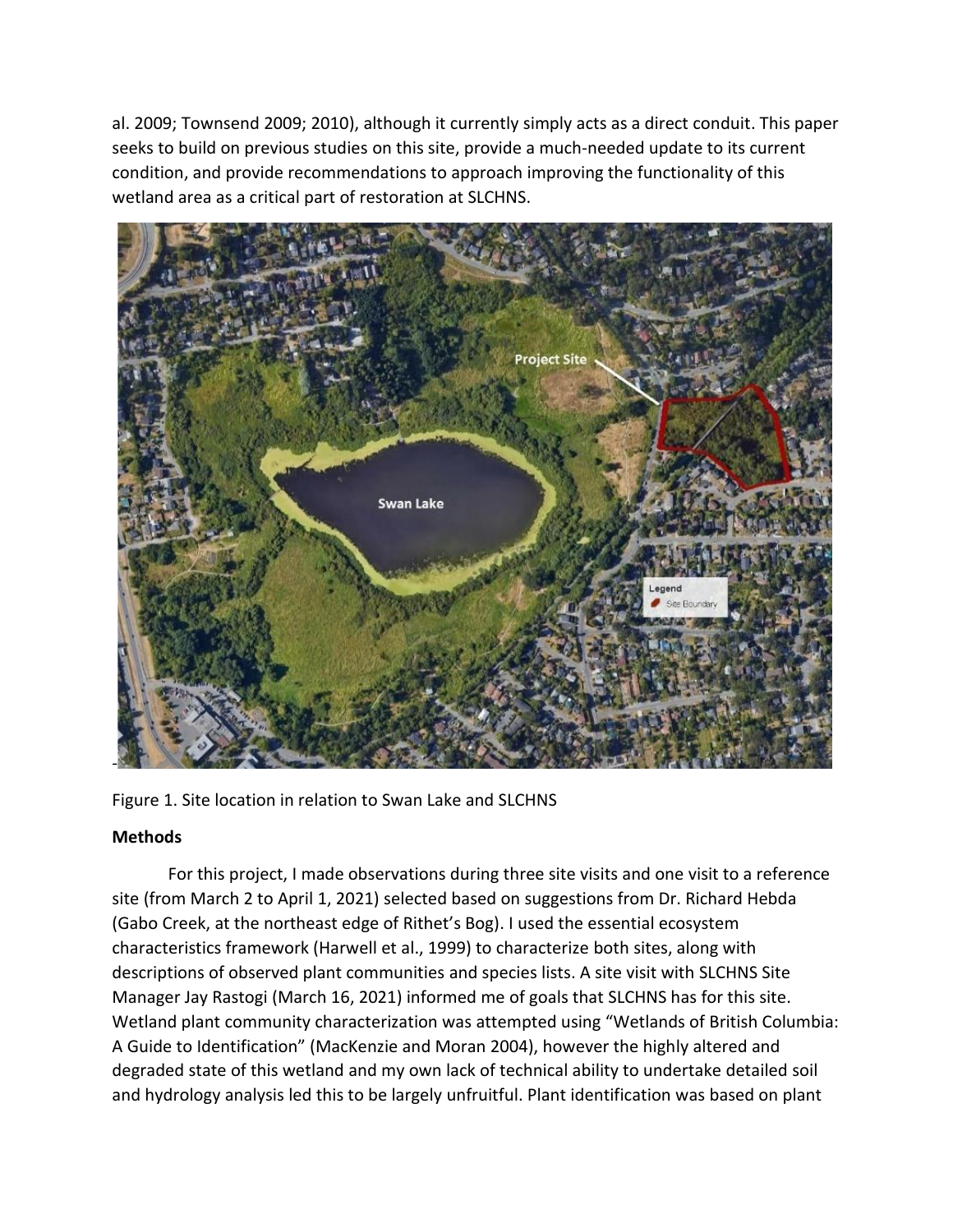descriptions in Plants of Coastal British Columbia (Pojar & MacKinnon 2004) and the iNaturalist plant database. I also referred to technical research related to this site accessed via the University of Victoria Library (i.e. Edmonds 2002; Buchanan et al. 2009; Townsend 2009; 2010).

#### **Results**

The site is on a substrate of marine clay (Townsend 2009; 2010) and presents a mosaic of different wetland plant communities with many native species present, although they are predominantly one age class. Seven main plant communities were distinguished, and most seem fairly vigorous (see Figure 1 and Table 1). It is separated from the main SLCHNS site by Saanich Road, surrounded almost entirely by houses and roads, except one small section that extends briefly between buildings on the east side. Observed animal use of this site includes deer (browsing and antler rubbing), racoons (tracks seen), and birds (foraging, mud probing, and nesting). Most areas lack significant large woody debris, although Leeds Creek and the adjacent wetlands contain a significant amount. Petrochemicals and other pollutants were noted, and garbage was abundant. The water is assumed to be nutrient-rich and polluted due to agriculture runoff and the urban environment. The streams are extremely reactive to rainfall (Rastogi, SLCHNS Site Manager, Personal Communication, 2021), receiving a large amount of stormwater from impervious areas in the urban environment.

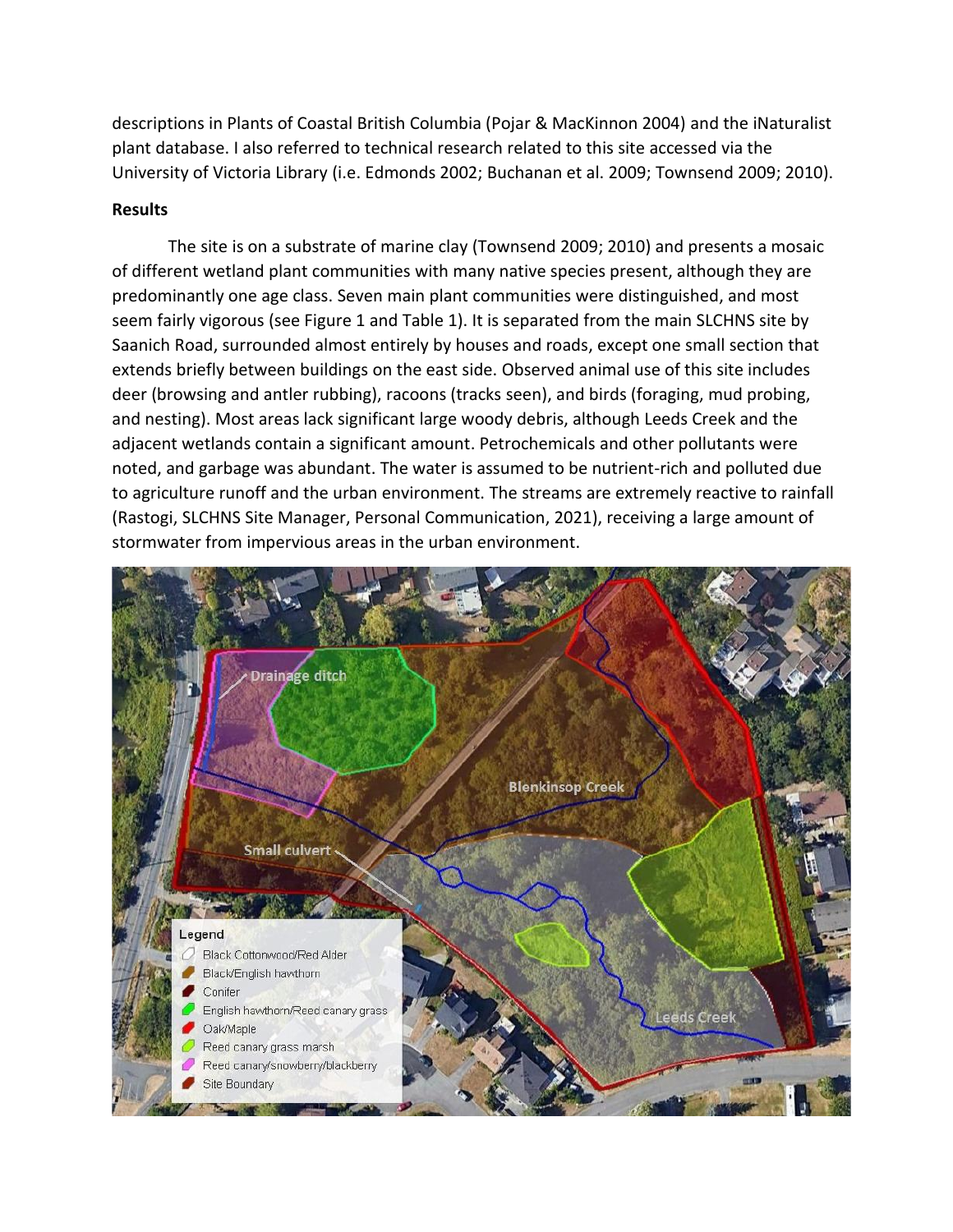#### Figure 2: Map of Plant Communities and Waterways

Invasive species are abundant, especially English ivy (*Helix hedera)* which dominates many areas. Notably, two established communities and some dispersed individuals of Lesser celandine were found, the first sighting at SLCHNS (see Appendix B, map of known locations). There is a community of Fawn lilies (*Erythronium oregonum*), a valued and delicate species, in the NE corner of the site, where SLCHNS and volunteers removed English ivy about six years ago (Rastogi, SLCHNS Site Manager, Personal Communication, 2021), which is currently being overtaken by English ivy again.

The reference site contains Gabo Creek and the surrounding plant community where it enters Rithet's Bog from the northeast, in a transition zone between the Douglas-fir-dominated community upstream and the bog ecosystems downstream. It is directly downstream of an engineered pool and waterfall, where the creek becomes braided, entering a plant community of Red alder (*Alnus rubra*), Black hawthorn (*Crataegus douglasii*), and Skunk cabbage (*Lysichiton americanum).* The reference site's section of creek has good sinuosity and complexity, and the plant community shows moderate stand regeneration, a diversity of appropriate native species and some invasive plants (see tables 2 and 3 for plant community description, essential ecosystem characteristics).

#### *Site Hydrology*

Blenkinsop Creek is ditch-like, lacking sinuosity and adequate bank stabilizing species with vertical or near-vertical banks. This stream was historically much smaller, channelized to drain the wetlands surrounding Blenkinsop Lake around the late 1800s or early 1900s (Buchanan et al. 2009). It was deemed non-functional based on Proper Functioning Condition standards (Buchanan et al. 2009), appearing similarly today. Erosion is seen in multiple areas, for example sloughing, and a severely undercut bank where the stream has eroded underneath a stabilizing shrub. The clay substrate slows the effects of erosion (Buchanan et al. 2009). The stream contains minimal large woody debris, although in three instances garbage (e.g. milk crates, furniture) formed complexes functioning similarly to large wood. The entrenchment of the creek means that the surrounding floodplain is difficult to access, however due to reactivity to storms this likely still occurs relatively frequently. Buchanan et al. (2009) project this stream as a potential Rosgen channel-type C6, which it appears to be working towards through eroding banks and mild increases in sinuosity.

Leeds Creek, emerging from a culvert at the SE corner of the site, is in significantly better condition than Blenkinsop Creek. It is quite sinuous, with banks largely vegetated with Slough sedge (*Carex obnupta*) and riparian shrubs and trees such as Willows (*Salix spp.*). The surrounding floodplain is more easily accessible than for Blenkinsop Creek, looking similar to the reference site (see Tables 3 & 4 for reference site details). In multiple locations, windthrown trees have altered the stream's path, and the point bars created by these events are revegetating, a positive indicator of stream function (Buchanan et al. 2009). It also has a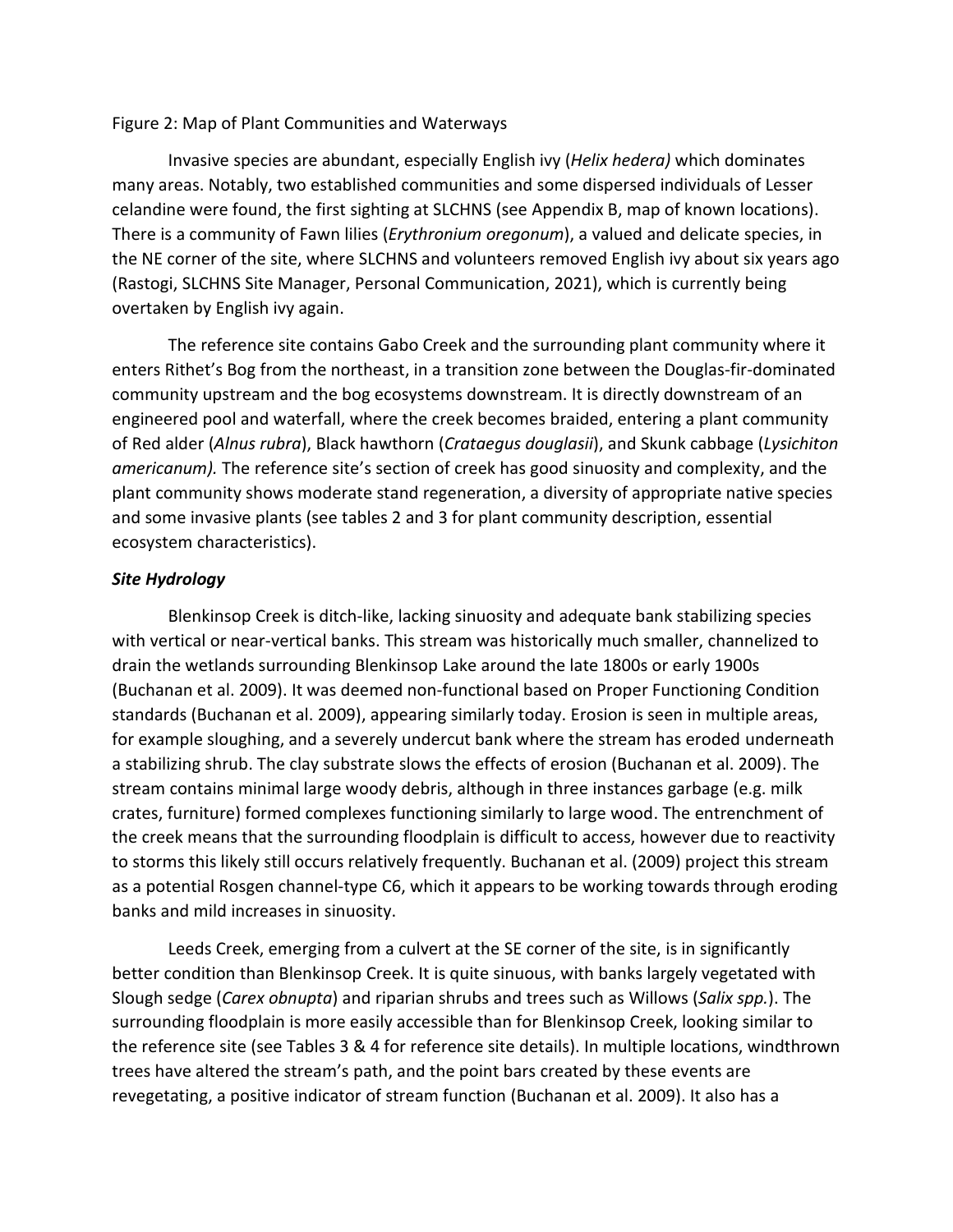significant amount of large wood crossing the stream and providing bank armouring. This creek and adjacent wetland areas were constructed and planted in 1998 to address the former ditchlike character of this creek which is otherwise entirely underground stormwater drainage (Edmonds 2002).

#### *Goals and human use*

From the perspective of SLCHNS, the main goal for this site would be to restore the ecological function of the streams and wetlands to retain water and filter nutrients, sediments, and pollutants before reaching Swan Lake (Rastogi, SLCHNS Site Manager, Personal Communication, 2021).

#### **Discussion**

This site has a variety of native species communities with potential for further regeneration, currently limited by two main filters: the ditching of Blenkinsop Creek and invasive species presence. The relative integrity of the Leeds Creek area 23 years postconstruction suggests that some of the challenges faced by other areas of this site could be mitigated by improvement of Blenkinsop Creek. This would also allow this area to fulfill the ecological function of trapping nutrients, sediment, and pollutants prior to entering Swan Lake, and buffering stormwater flow, the main goal SLCHNS has for this site. Invasive species currently dominate many areas on the site, another significant filter, likely partly stemming from disturbance from agriculture and the channelization of Blenkinsop Creek.

Strengths of this site assessment include detailed mapping of the site; Buchanan et al. (2009) and Townsend (2010) discuss this site in much broader terms, and Edmonds (2002) focuses on the Leeds Creek area. This revealed recently established communities of Lesser celandine (*Ficaria verna*), an invasive species that should be addressed before it makes its way into the main SLCHNS site. Integrating the knowledge from previous studies into this report provides a more comprehensive understanding of the site and previous restoration work completed which has been lost over time at SLCHNS.

A significant weakness is that this project lacked rigour in observation and analysis. Additionally, the time of year and short duration of the project meant that some plant species were likely missed. Future work on this site should include more rigorous methods to describe site characteristics and condition, including plant species distribution and coarse wood litter estimates, water quality testing, measuring reactivity to stormwater, etc. A more appropriate reference site should be determined, based on plant community mosaic (instead of just one) and Rosgen stream classification. A prescription for reconstructing Blenkinsop Creek will require professional expertise and rigorous site analysis to determine ecosystem baselines and develop an appropriate plan.

#### **Recommendations**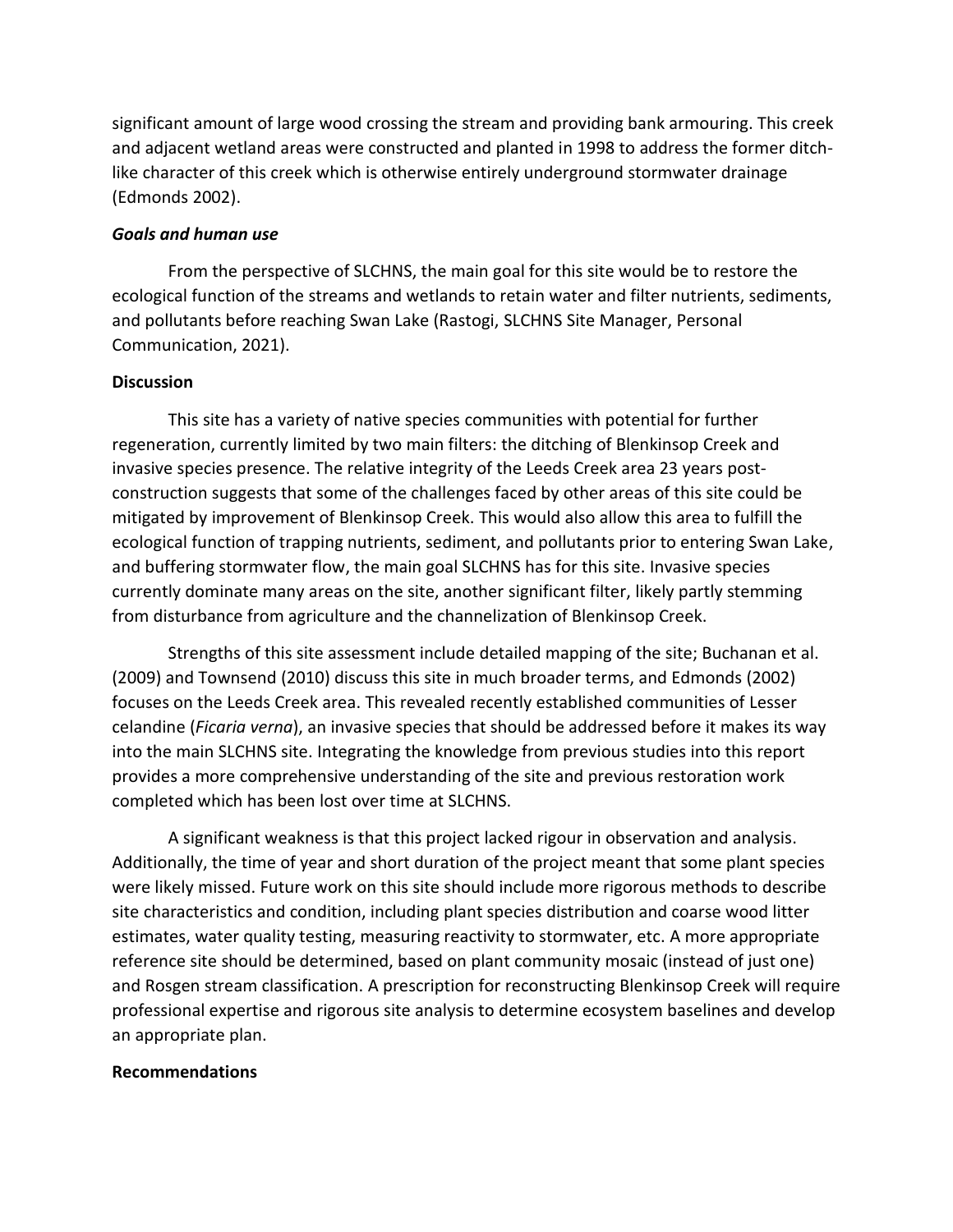I recommend that reconstructing Blenkinsop Creek as a functional stream (Buchanan et al. 2009 suggest a Rosgen C6 stream-type) and the development of a functioning wetland in the field east of the trestle are prioritized. This was listed as high priority in the Swan Lake Management Plan 11 years ago (Townsend 2010) but has not yet been done. It would also be beneficial to reconstruct the two culvert entrances on the southwest and northwest sides. Townsend (2009) recommends the use of a weir to direct low flow into the wetland to filter water and to capture the 'first flush' of rainfall after a dry period while allowing direct access to the channel in high flow to avoid overwhelming the wetland. The construction of the wetland would assist with Reed canary grass (*Phalaris arundinacea*) control, using the method seen to be successful around Leeds Creek (Edmonds 2002) and further trialled at Swan Lake (Townsend 2009), using a combination of mulching and densely planted willow stakes. In some areas, a one-year period of benthic smothering with pond liner followed by planting through a cardboard and decomposed leaf compost sheet mulch could be considered to incorporate open wetland plant species (e.g. native grasses, flowering annuals) into the project (Kristen Miskelly, co-owner of Saanich Native Plants, Personal communication, May 2021). In reconstructing the stream, using large wood from off-site would be ideal; this proved to be highly effective in promoting the stability of Leeds Creek (Edmonds 2002). A potential collaboration between SLCHNS, University of Victoria, the City of Saanich, and the Central Regional District (as in the Leeds Creek project) should be explored, as this would be a costly, legally complex, technical, and labour-intensive undertaking.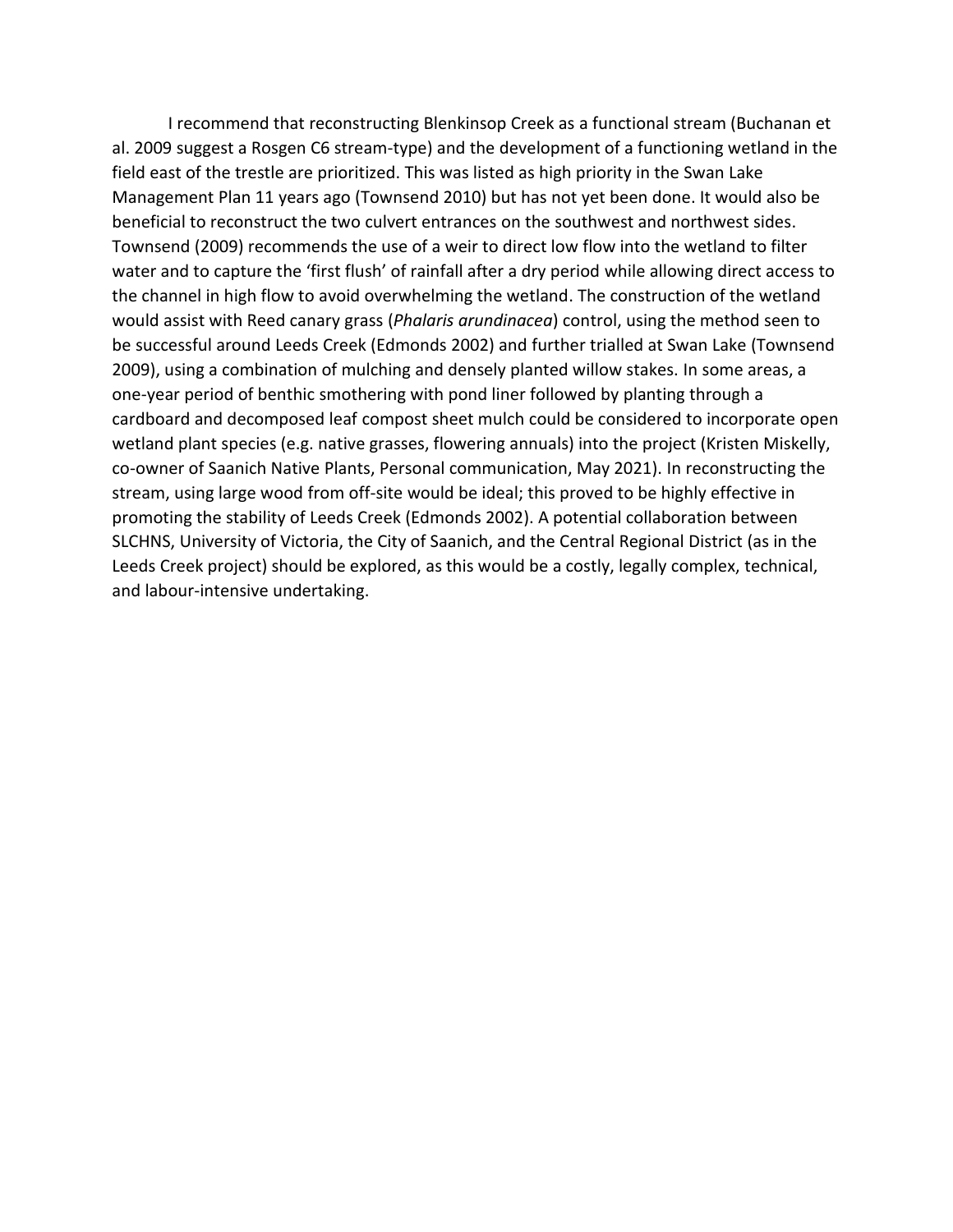



In the meantime, focus could be directed in other areas: invasive species control, garbage removal, and supporting stand regeneration (see table 4 for detailed recommendations). Targeting novel invasive species such as Lesser celandine should be prioritized, along with selective control of English ivy which is climbing up trees and overtaking the Fawn lilies. If there is a sufficient concentration of Black hawthorns in the central area, English hawthorns (*Crataegus monogyna*) could be girdled to create standing deadwood and create space for younger native shrubs. The integrity of the Leeds Creek area could be improved by planting shrubs to assist stand regeneration, as well as increasing the population of appropriate herbaceous layer species such as Skunk cabbage and sedges.

Ultimately, this site has diverse native plant communities currently hindered by the channelization of Blenkinsop Creek and high presence of invasive species. This site has potential to become a functional wetland area, buffering the impacts of stormwater surge and urban runoff on Swan Lake by dispersing and retaining water, and filtering nutrients, sediments, and pollutants. The development of a plan to turn Blenkinsop Creek into a functional C6 stream that goes through a constructed wetland in the field east of the trestle should be prioritized. While this extensive project is underway, invasive species control, garbage removal, and planting native shrubs to support stand regeneration could be undertaken.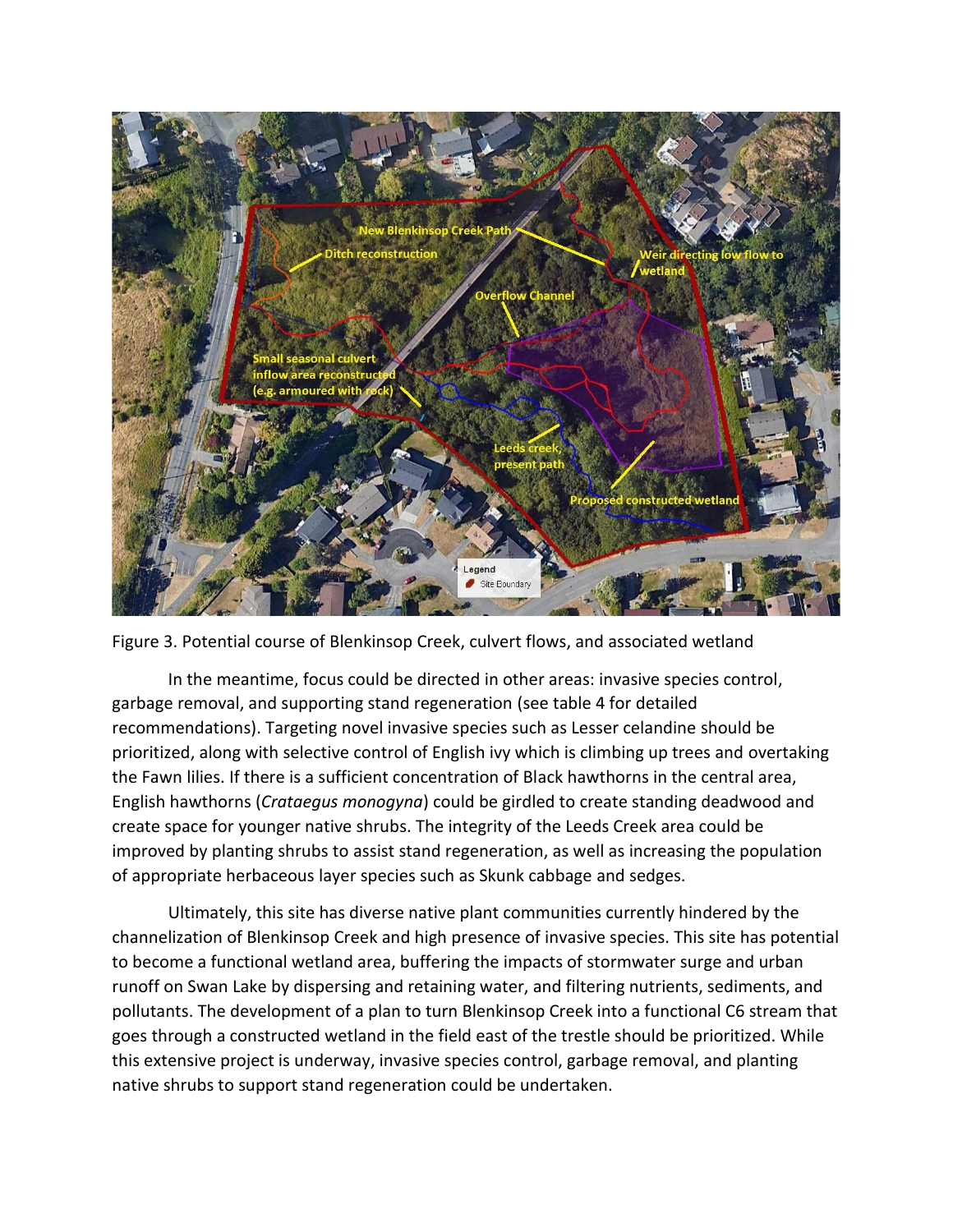### **Acknowledgements:**

A sincere thank you to Jay Rastogi for assisting with site selection and providing insights and guidance in this process. Thank you to Dr. Richard Hebda for assisting with reference site selection.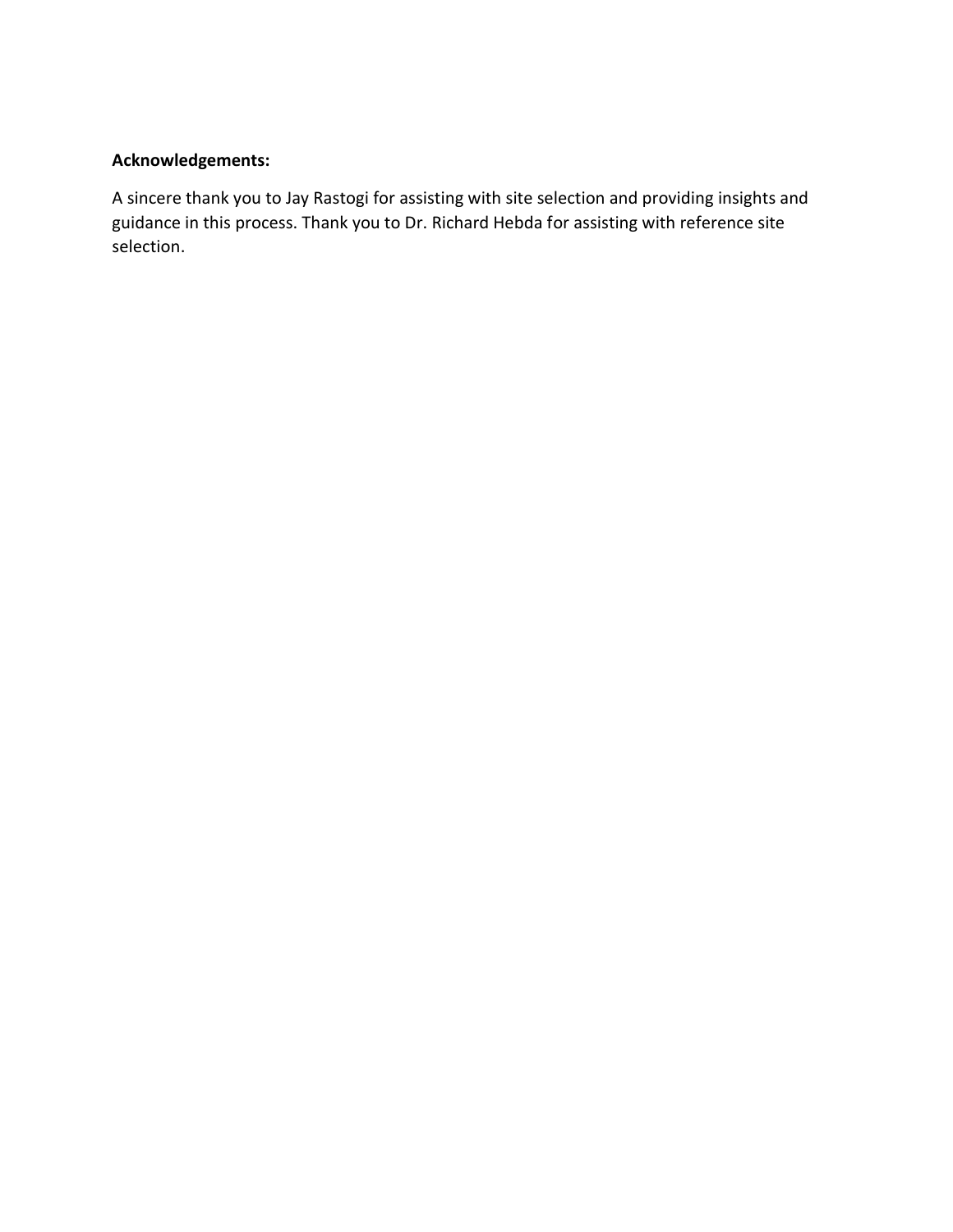#### **Literature Cited:**

Buchanan S, Barraclough CL, Townsend L, Hegg D, Malmkvist L, Lucey WP (2008) Colquitz River Watershed Proper Functioning Condition Watershed Assessment. Aqua-Tex Scientific Consulting Ltd. 129 pp + appendices

Edmonds PD (2002) Urban Stream Reconstruction Design Criteria: Case Study Applying *Proper Functioning Condition* Principles to Leeds Creek, Victoria, British Columbia. MSc Thesis, University of Victoria, Victoria

Harwell MA, Myers V, Young T, Bartuska A, Gassman N, Gentile JH, Harwell CC, Appelbaum S, Barko J, Causey B, Johnson C, McLean A, Smola R, Templet P, Tosini S (1999) A Framework for an Ecosystem Integrity Report Card. BioScience Vol. 49, 7:543-556

MacKenzie WH, Moran JR (2004) Wetlands of British Columbia: A guide to identification. BC Ministry of Forestry, Victoria, British Columbia

Townsend L (2009) Urban watershed health and resilience, evaluated through land use history and eco-hydrology in Swan Lake watershed (Saanich, B.C.). MSc Thesis, University of Victoria, Victoria

Townsend L (2010) Swan Lake Adaptive Ecosystem Management Plan. Swan Lake Christmas Hill Nature Sanctuar[y https://www.swanlake.bc.ca/conservation/management-plans/](https://www.swanlake.bc.ca/conservation/management-plans/)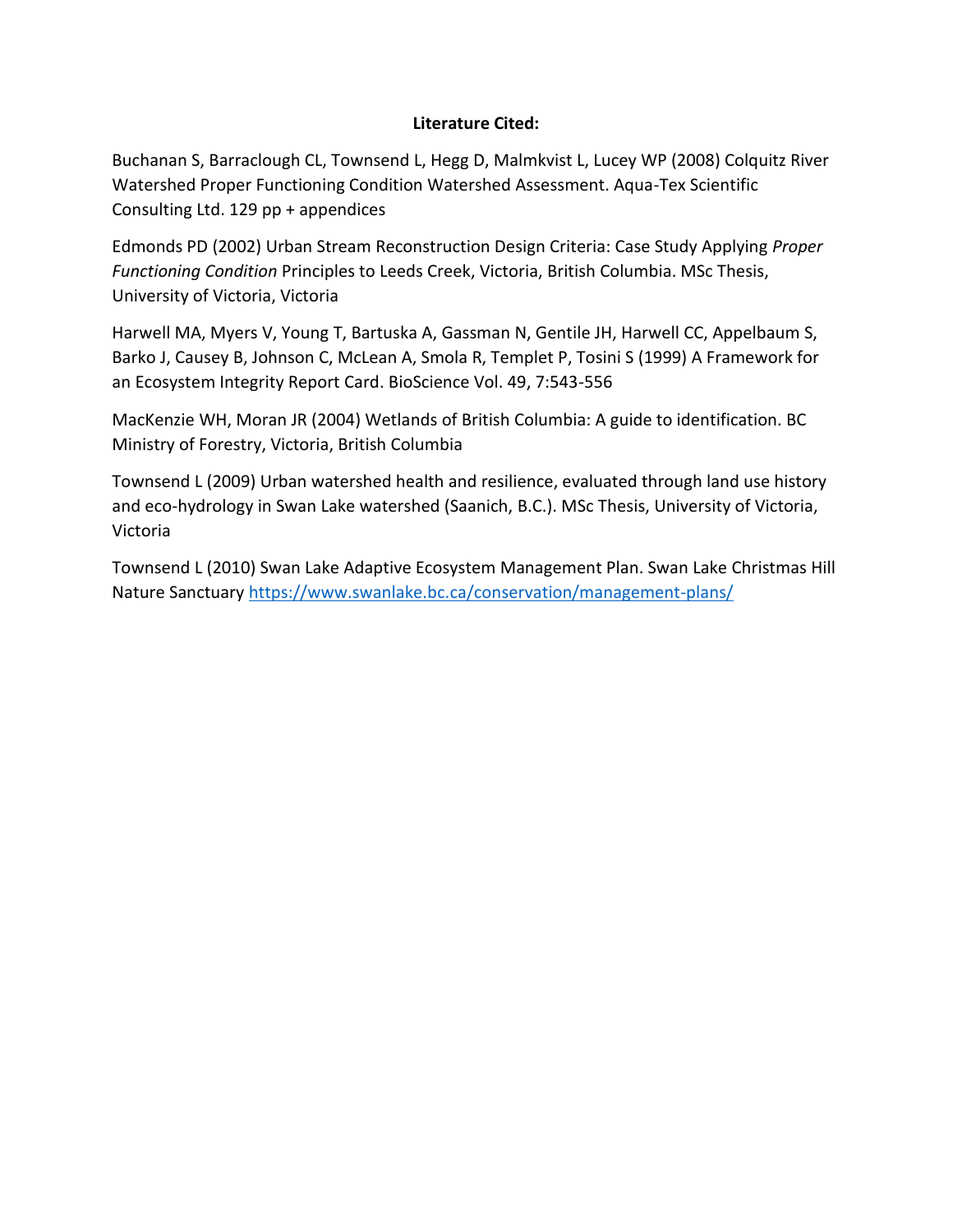| <b>Plant Community</b>                            | <b>Species</b>                                                                                                                                                                                                                                                                                                                                       | Coarse                                     | <b>Comments</b>                                                                                                                                                                                                                                                                                                                                                                                                                                                                            |
|---------------------------------------------------|------------------------------------------------------------------------------------------------------------------------------------------------------------------------------------------------------------------------------------------------------------------------------------------------------------------------------------------------------|--------------------------------------------|--------------------------------------------------------------------------------------------------------------------------------------------------------------------------------------------------------------------------------------------------------------------------------------------------------------------------------------------------------------------------------------------------------------------------------------------------------------------------------------------|
|                                                   |                                                                                                                                                                                                                                                                                                                                                      | woody                                      |                                                                                                                                                                                                                                                                                                                                                                                                                                                                                            |
|                                                   |                                                                                                                                                                                                                                                                                                                                                      | debris                                     |                                                                                                                                                                                                                                                                                                                                                                                                                                                                                            |
| Black cottonwood /<br>Red alder / Slough<br>sedge | Canopy: Black<br>cottonwood (Populus<br>balsamifera ssp.<br>trichocarpa) and Red<br>alder (Alnus rubra),<br>occasional Douglas fir<br>(Pseudotsuga<br>menziesii)<br>Shrub layer: Red osier<br>dogwood (Cornus<br>stolonifera), Willow<br>species, Black<br>twinberry (Lonicera<br>involucrata), Western<br>red cedar (Thuja<br>plicata), Douglas fir | Significant,<br>especially in<br>thickets. | Below the trees, there is little<br>shrub development,<br>potentially due to the close<br>planting of trees, and in<br>some areas shrubs dominate<br>in dense thickets with little<br>groundcover development.<br>Decomposing leaves and<br>woody debris are present on<br>the ground. The stands seem<br>to all be of one age class,<br>with little regeneration<br>occurring. On the edges<br>close to the road and houses,<br>Himalayan blackberry and<br>exotic tree species dominate. |
|                                                   | Herbaceous layer:<br>Slough sedge,<br>Scouring rush<br>(Equisetum hyemale),<br>another Horsetail<br>species (Equisetum<br>spp.), Reed canary<br>grass, Moss<br>(Bryophyta)                                                                                                                                                                           |                                            |                                                                                                                                                                                                                                                                                                                                                                                                                                                                                            |
| Reed canary grass<br>marsh                        | Herbaceous layer:<br>Reed canary grass                                                                                                                                                                                                                                                                                                               | None                                       | On April 1, the thick peat<br>layer in the root mass was<br>hydric, with groundwater<br>within 10cm of the surface.<br>This monotypic community<br>floods with standing water in<br>the winter (Rastogi, Personal<br>Communication), drying out<br>over the course of the<br>summer. This plant                                                                                                                                                                                            |

**Table 1:** Observed Plant Communities at Lochside Trestle site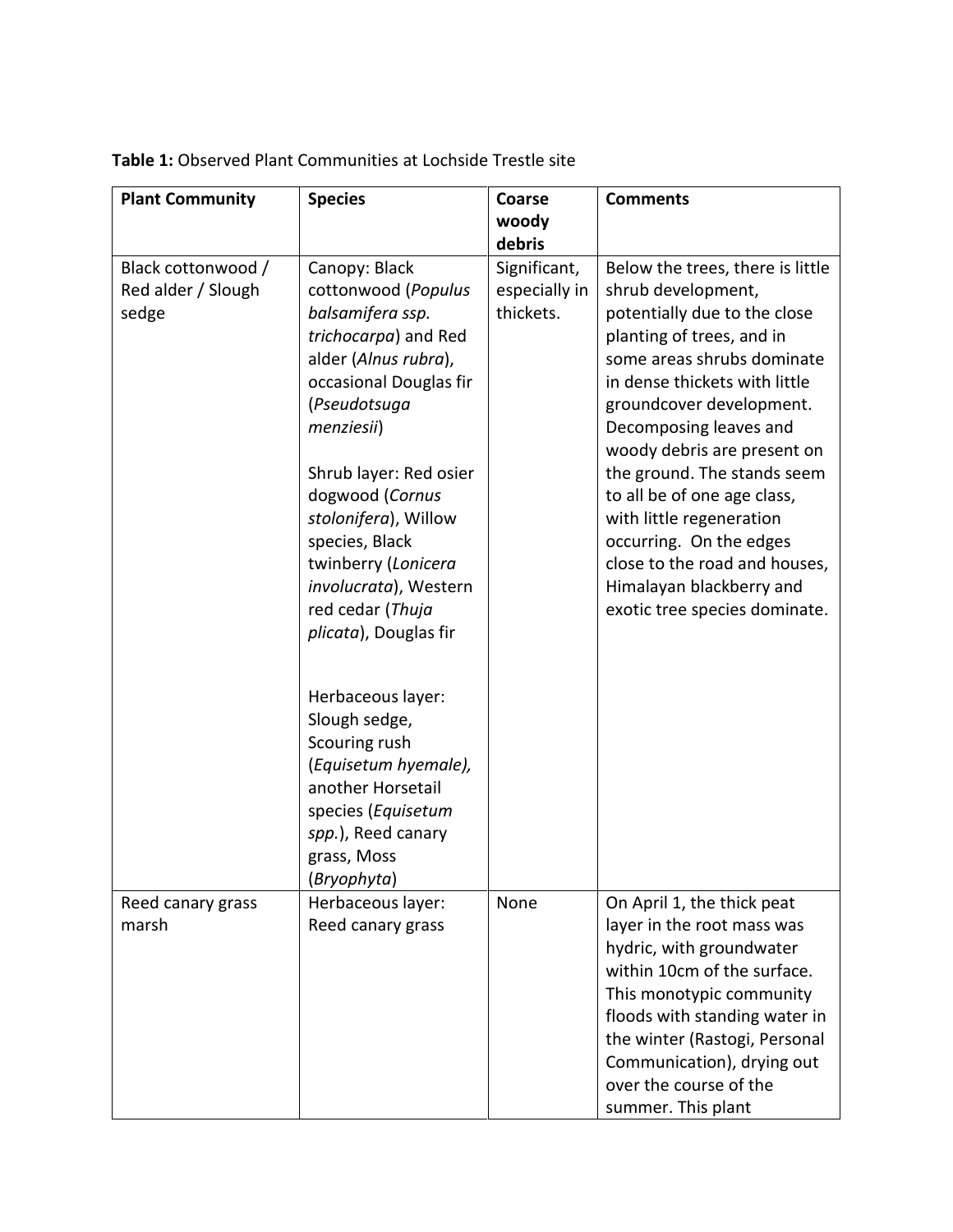|                                                                   |                                                                                                                                                                                                                                                                                     |             | community falls within the<br>Reed canary grass marsh<br>category in MacKenzie and<br>Moran (2004).                                                                                                                                                                                                                                                                                                       |
|-------------------------------------------------------------------|-------------------------------------------------------------------------------------------------------------------------------------------------------------------------------------------------------------------------------------------------------------------------------------|-------------|-----------------------------------------------------------------------------------------------------------------------------------------------------------------------------------------------------------------------------------------------------------------------------------------------------------------------------------------------------------------------------------------------------------|
| Black hawthorn /<br>English hawthorn                              | Tree layer: some small<br>Douglas fir stands<br>interspersed<br>Shrub layer: Black<br>hawthorn and English<br>hawthorn dominate,<br>with some Red osier<br>dogwood and<br>ornamental cherry<br>(Prunus sp.) present. A<br>number of shrubs are<br>being smothered by<br>English ivy | Minimal     | Due to the time of year, it<br>was difficult to distinguish<br>between Black and English<br>hawthorns, thus I do not<br>have an estimate of their<br>ratio. A significant amount of<br>garbage was present, and it<br>seems some areas have been<br>trampled. In one area, Lesser<br>celandine is covering a 10m<br>by 3m patch along the<br>stream bank, which is<br>concerning.                         |
|                                                                   | Herbaceous layer:<br>Dominated by English<br>ivy and bare soil. Also<br>present is Himalayan<br>blackberry (Rubus<br>armeniacus) thickets,<br>some areas with<br>Scouring rush, and<br>two areas with Lesser<br>celandine.                                                          |             |                                                                                                                                                                                                                                                                                                                                                                                                           |
| English hawthorn /<br>Reed canary grass /<br>Himalayan blackberry | Tree layer: n/a<br>Shrub layer: small<br>English hawthorns (2-<br>4m tall)<br>Herbaceous layer:<br>Reed canary grass,<br>agronomic grasses,<br>Creeping buttercup<br>(Ranunculus repens),<br>Himalayan blackberry<br>(small)                                                        | Not present | The ground here is<br>moderately moist, but far<br>drier than other areas,<br>potentially explaining the<br>stunted nature of the<br>hawthorns. Garbage and<br>petrochemical sheen on<br>standing water was noted in<br>this area. The presence of<br>channels on the ground,<br>appearing to be due to<br>erosion, likely indicates this<br>area is prone to submersion,<br>and/or heavy surface flow in |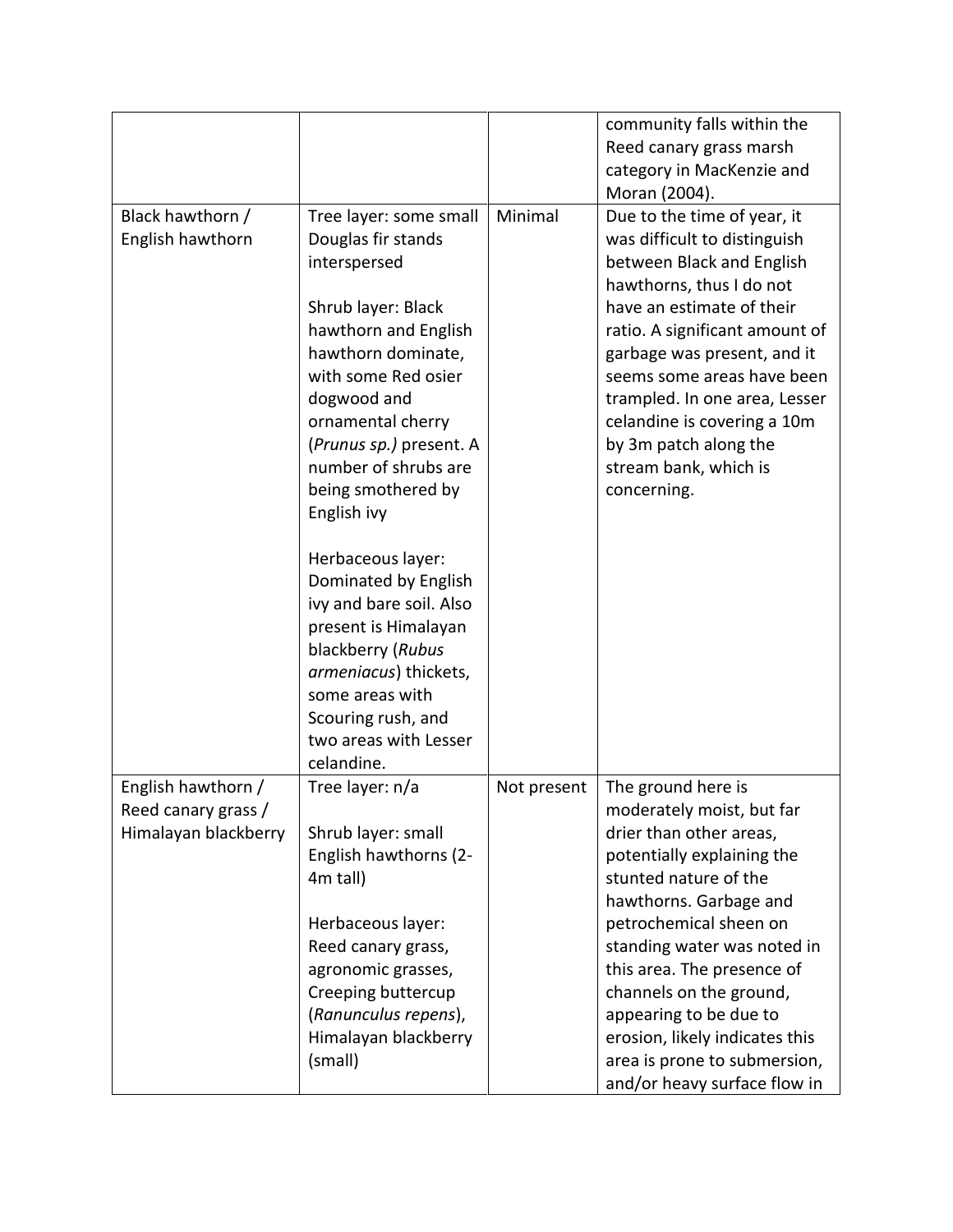|                              |                                    |              | the winter, draining south to                          |
|------------------------------|------------------------------------|--------------|--------------------------------------------------------|
|                              |                                    | Moderate     | the creek.<br>This mixed plant community               |
| Bigleaf maple / Garry<br>oak | Tree layer: Bigleaf<br>maple (Acer |              | appears to mostly fit within                           |
|                              |                                    |              |                                                        |
|                              | macrophyllum), Garry               |              | the description of Douglas                             |
|                              | oak (Quercus                       |              | fir/Dull Oregon grape                                  |
|                              | garryana), Douglas fir             |              | ecological community,                                  |
|                              |                                    |              | however also has aspects of a                          |
|                              | Shrub layer: Dull                  |              | Garry oak ecosystem and                                |
|                              | oregon grape                       |              | wetland ecosystem with                                 |
|                              | (Mahonia nervosa),                 |              | Horsetails. It is found along                          |
|                              | June plum (Oemleria                |              | the slope on the eastern                               |
|                              | cerasiformis), Ocean               |              | edge of the site, and this                             |
|                              | spray (Holodiscus                  |              | community continues east                               |
|                              | discolor), Common                  |              | beyond the site bounds, up a                           |
|                              | snowberry                          |              | slope between residential                              |
|                              | <i>(Symphoricarpus</i>             |              | properties where it becomes                            |
|                              | albus), Pacific                    |              | more distinctly Douglas                                |
|                              | ninebark (Physocarpus              |              | fir/Dull Oregon grape. A                               |
|                              | capitatus), Western                |              | relatively abundant                                    |
|                              | red cedar, Daphne                  |              | community of Fawn lily is                              |
|                              | (Daphne laureola),                 |              | present, competing with                                |
|                              | Bracken fern                       |              | English ivy in an                                      |
|                              | (Pteridium aquilinum)              |              | approximately 5m by 15m                                |
|                              |                                    |              | area, which was cleared of                             |
|                              | Herbaceous layer:                  |              | English ivy six or seven years                         |
|                              | Fawn lily, Licorice fern           |              | ago by SLCHNS.                                         |
|                              | (Polypodium                        |              |                                                        |
|                              | glycyrrhiza), English              |              |                                                        |
|                              | ivy, Scouring rush,                |              |                                                        |
|                              | Moss                               |              |                                                        |
| Conifer                      | Tree layer: Douglas fir,           | Hard to tell | These areas are on slopes at                           |
|                              | Spruce species (Picea              | due to       | the edges of the site. These                           |
|                              | sp.), non-native trees             | Himalayan    | seem to be highly degraded                             |
|                              | (e.g. Ornamental                   | blackberry   | and invaded by non-native                              |
|                              | cherry,                            | thickets     | species introduced by the                              |
|                              | Poplar/Populus sp.)                |              |                                                        |
|                              |                                    |              | surrounding urban                                      |
|                              |                                    |              | environment. They have<br>some conifers and non-native |
|                              | Shrub layer:                       |              |                                                        |
|                              | Himalayan blackberry,              |              | trees growing, and large                               |
|                              | Daphne, English                    |              | thickets of Himalayan                                  |
|                              | hawthorn                           |              | blackberry. The presence of                            |
|                              |                                    |              | Douglas fir and Sword ferns                            |
|                              |                                    |              | indicate potential for these                           |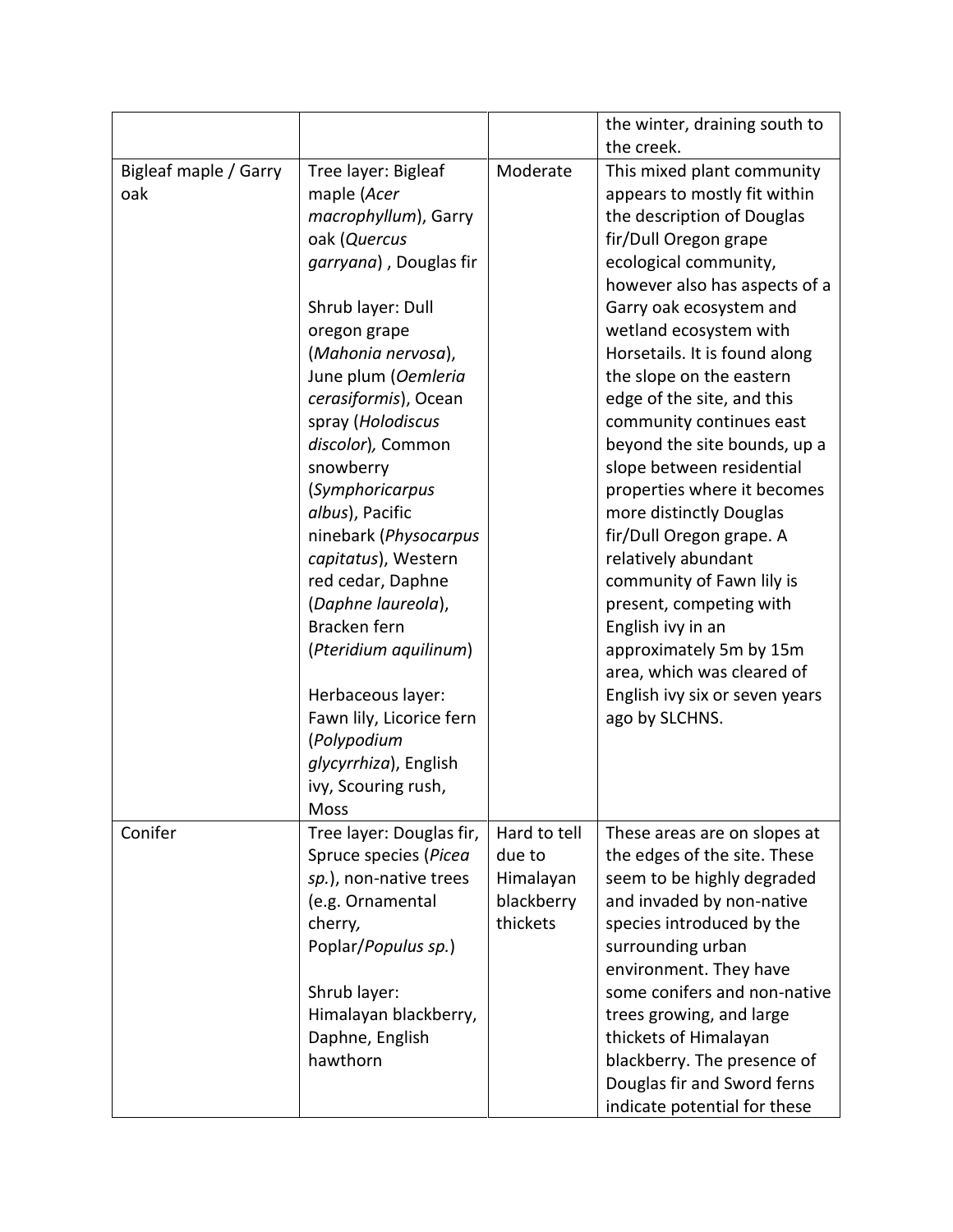|                                           | Herbaceous layer:<br>Sword fern<br>(Polystichum<br>munitum), English ivy,<br>bare soil |             | to represent a Douglas<br>fir/Dull Oregon grape<br>community along the edges<br>of the site, as is seen on the<br>eastern edge. This would also<br>depend on soil type as this<br>may simply be fill from<br>development and<br>construction. |
|-------------------------------------------|----------------------------------------------------------------------------------------|-------------|-----------------------------------------------------------------------------------------------------------------------------------------------------------------------------------------------------------------------------------------------|
| Reed canary grass /<br>Common snowberry / | Shrub layer: Common<br>snowberry, Himalayan                                            | Not present | The presence of more<br>vigorous Himalayan                                                                                                                                                                                                    |
| Himalayan blackberry                      | blackberry                                                                             |             | blackberry and Common                                                                                                                                                                                                                         |
|                                           |                                                                                        |             | snowberry suggests that this                                                                                                                                                                                                                  |
|                                           | Herbaceous layer:                                                                      |             | site is somewhat drier and/or                                                                                                                                                                                                                 |
|                                           | Reed canary grass                                                                      |             | less prone to seasonal                                                                                                                                                                                                                        |
|                                           |                                                                                        |             | submersion than the                                                                                                                                                                                                                           |
|                                           |                                                                                        |             | adjacent area with English                                                                                                                                                                                                                    |
|                                           |                                                                                        |             | hawthorns. It is unclear what                                                                                                                                                                                                                 |
|                                           |                                                                                        |             | plant community would be                                                                                                                                                                                                                      |
|                                           |                                                                                        |             | suited to replace this one;                                                                                                                                                                                                                   |
|                                           |                                                                                        |             | this may encompass a few                                                                                                                                                                                                                      |
|                                           |                                                                                        |             | different microclimates                                                                                                                                                                                                                       |
|                                           |                                                                                        |             | between streamside and                                                                                                                                                                                                                        |
|                                           |                                                                                        |             | more upland areas within the                                                                                                                                                                                                                  |
|                                           |                                                                                        |             | existing community.                                                                                                                                                                                                                           |

**Table 2:** Observed Plant Community of Reference Site (Northeast corner of Rithet's Bog Conservation area, beginning at the pedestrian bridge to 100m downstream of Gabo Creek)

| <b>Plant Community</b> | <b>Species</b>        | <b>Coarse woody debris</b> | <b>Comments</b>        |
|------------------------|-----------------------|----------------------------|------------------------|
| Red Alder/Black        | Tree layer: Red alder | Significant. In spots      | Looks most similar to  |
| hawthorn/Skunk         |                       | strategically piled by     | Leeds Creek area of    |
| cabbage                | Shrub layer: Black    | managers to slow,          | Lochside trestle site. |
|                        | hawthorn, Red-osier   | divert, and pool           | The water flow is      |
|                        | dogwood, Willow       | water.                     | slowed significantly   |
|                        | species, English      |                            | due to channel         |
|                        | hawthorn, Pacific     |                            | complexity, sinuosity, |
|                        | ninebark, Himalayan   |                            | and large woody        |
|                        | blackberry            |                            | debris. See Table 3    |
|                        |                       |                            | for essential          |
|                        | Herbaceous layer:     |                            | ecosystem              |
|                        | Skunk cabbage,        |                            | characteristics.       |
|                        | Mosses, Fringecup     |                            |                        |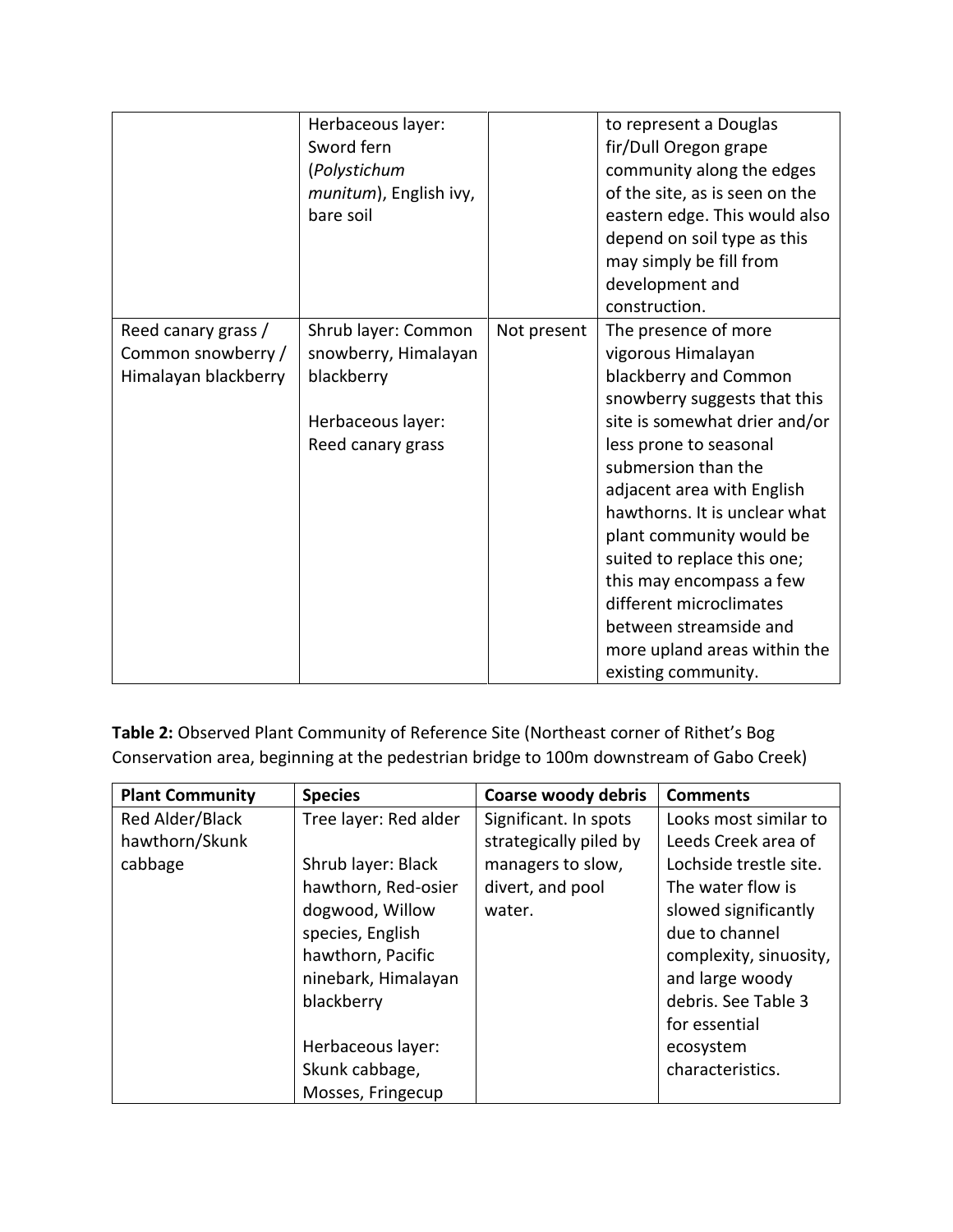| (Tellima grandiflora), |  |
|------------------------|--|
| English ivy,           |  |
| Willowherb species     |  |
| (Epilobium sp.),       |  |
| Creeping buttercup,    |  |
| Sword fern,            |  |
| Horsetails             |  |

# **Table 3:** Essential Ecosystem Characteristics of Rithet's Bog Reference Site

| <b>Essential Ecosystem Characteristic</b> | <b>Observations</b>                                                                                  |
|-------------------------------------------|------------------------------------------------------------------------------------------------------|
| Habitat quality                           | This area is relatively small, occupying the edge<br>between transition from Douglas fir/Dull Oregon |
|                                           | grape plant community to peat bog, so this                                                           |
|                                           | represents a small segment of mosaic within                                                          |
|                                           | Rithet's Bog Conservation Area. This site                                                            |
|                                           | demonstrates decent structural diversity; tree,                                                      |
|                                           | shrub, and herbaceous layers seem to be fairly                                                       |
|                                           | well developed and diverse. Trees and shrubs                                                         |
|                                           | provide nesting sites, shrubs provide browse, and                                                    |
|                                           | standing dead wood is present, providing food                                                        |
|                                           | sources and habitat to insects and birds.                                                            |
| Integrity of the biotic community         | There seems to be a good diversity of                                                                |
|                                           | appropriate native plants present. Skunk cabbage                                                     |
|                                           | was highly abundant in flooded areas. Invasive                                                       |
|                                           | species were present, predominantly Himalayan                                                        |
|                                           | blackberry, English hawthorn, English ivy, and                                                       |
|                                           | Creeping buttercup. The English ivy was climbing                                                     |
|                                           | some trees and beginning to fruit.                                                                   |
| <b>Ecological processes</b>               | Moderate stand regeneration was seen as there<br>was some diversity between shrub and tree age       |
|                                           | categories. Significant coarse wood litter was                                                       |
|                                           | present in varying stages of decomposition.                                                          |
| Water quality                             | Water was seen to be fairly clear. It is assumed to                                                  |
|                                           | be nutrient rich and containing pollutants due to                                                    |
|                                           | the urban environment.                                                                               |
| Hydrological system                       | This area receives Gabo Creek via a large pool                                                       |
|                                           | under the pedestrian bridge. Large woody debris                                                      |
|                                           | throughout its course assists with pooling and                                                       |
|                                           | adding complexity to flow. The creek has                                                             |
|                                           | significant braiding through multiple small                                                          |
|                                           | channels, which allows for excellent energy                                                          |
|                                           | dispersal. There is little evidence of excessive                                                     |
|                                           | erosion.                                                                                             |
| Disturbance regime                        | Flooding is likely much more severe and routine                                                      |
|                                           | due to the relatively high imperviousness of Gabo                                                    |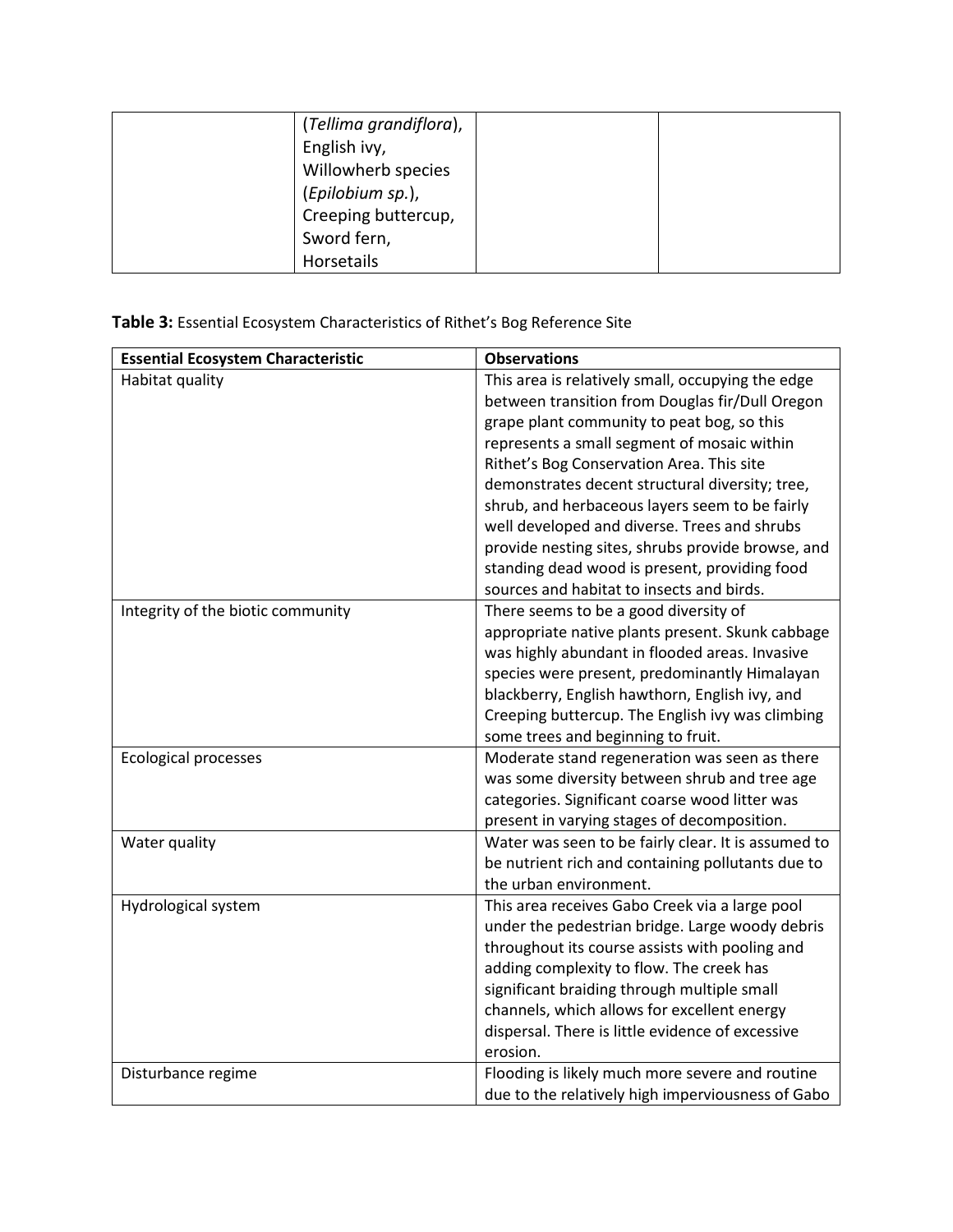|                       | Creek's catchment area. This creek has been<br>disturbed in the past for agriculture and urban<br>development.                                                                                                                                       |
|-----------------------|------------------------------------------------------------------------------------------------------------------------------------------------------------------------------------------------------------------------------------------------------|
| Sediment/soil quality | Soil is fully saturated, very soft and mucky with<br>decomposing leaf organic layer on top.<br>Sedimentation in the stream is seen as sand and<br>gravel deposits in streambeds were noted.<br>Erosion seems to match or be less than<br>deposition. |

| Table 4: Restoration Action Breakdown |  |  |
|---------------------------------------|--|--|
|---------------------------------------|--|--|

| <b>Management</b> | <b>Priority for</b>  | <b>Restoration &amp; Management</b> | Knowledge               |
|-------------------|----------------------|-------------------------------------|-------------------------|
| area/Plant        | <b>Restoration</b>   | <b>Actions</b>                      | Gaps/Barriers           |
| <b>Community</b>  |                      |                                     |                         |
| Blenkinsop        | Highest - main       | Reconfigure Blenkinsop              | A plan must be          |
| Creek             | filter for this site | Creek to functional stream          | developed, requiring    |
|                   | and critical         | form (probably C6 Rosgen,           | professional            |
|                   | function for Swan    | see Buchanan et al. 2009)           | expertise to            |
|                   | Lake                 | and direct it through a             | determine               |
|                   |                      | constructed wetland in the          | appropriate stream      |
|                   |                      | field east of the trestle. Seek     | configuration for the   |
|                   |                      | collaboration between UVic,         | landscape. Legal        |
|                   |                      | City of Saanich, CRD.               | consultation            |
| Black/English     | Medium-high - the    | Prioritize cutting English ivy      | <b>Girdling English</b> |
| hawthorn          | invasive species in  | that is climbing shrubs, and        | hawthorns, an           |
|                   | this area risk       | Lesser celandine that is            | effective strategy to   |
|                   | spreading            | establishing near confluence        | kill them, has been     |
|                   | elsewhere that is    | with Leeds Creek. Begin             | halted due to           |
|                   | not yet dominated    | removing English ivy,               | Saanich's Trees         |
|                   | on the site          | starting at a strategic             | Bylaw.                  |
|                   |                      | location with native                |                         |
|                   |                      | undergrowth present.                |                         |
|                   |                      | <b>Girdling English hawthorns</b>   |                         |
|                   |                      | could create space for more         |                         |
|                   |                      | native shrubs to proliferate.       |                         |
|                   |                      | Remove garbage.                     |                         |
| <b>Black</b>      | Medium               | Determine if Willowherb             |                         |
| cottonwood/Red    |                      | growing in the shrub                |                         |
| alder             |                      | thickets is Hairy willowherb        |                         |
|                   |                      | (exotic invasive) or Fringed        |                         |
|                   |                      | willowherb (native). Remove         |                         |
|                   |                      | Reed canary grass that              |                         |
|                   |                      | remains along the edges of          |                         |
|                   |                      | streams and vegetated               |                         |
|                   |                      | islands. Remove other               |                         |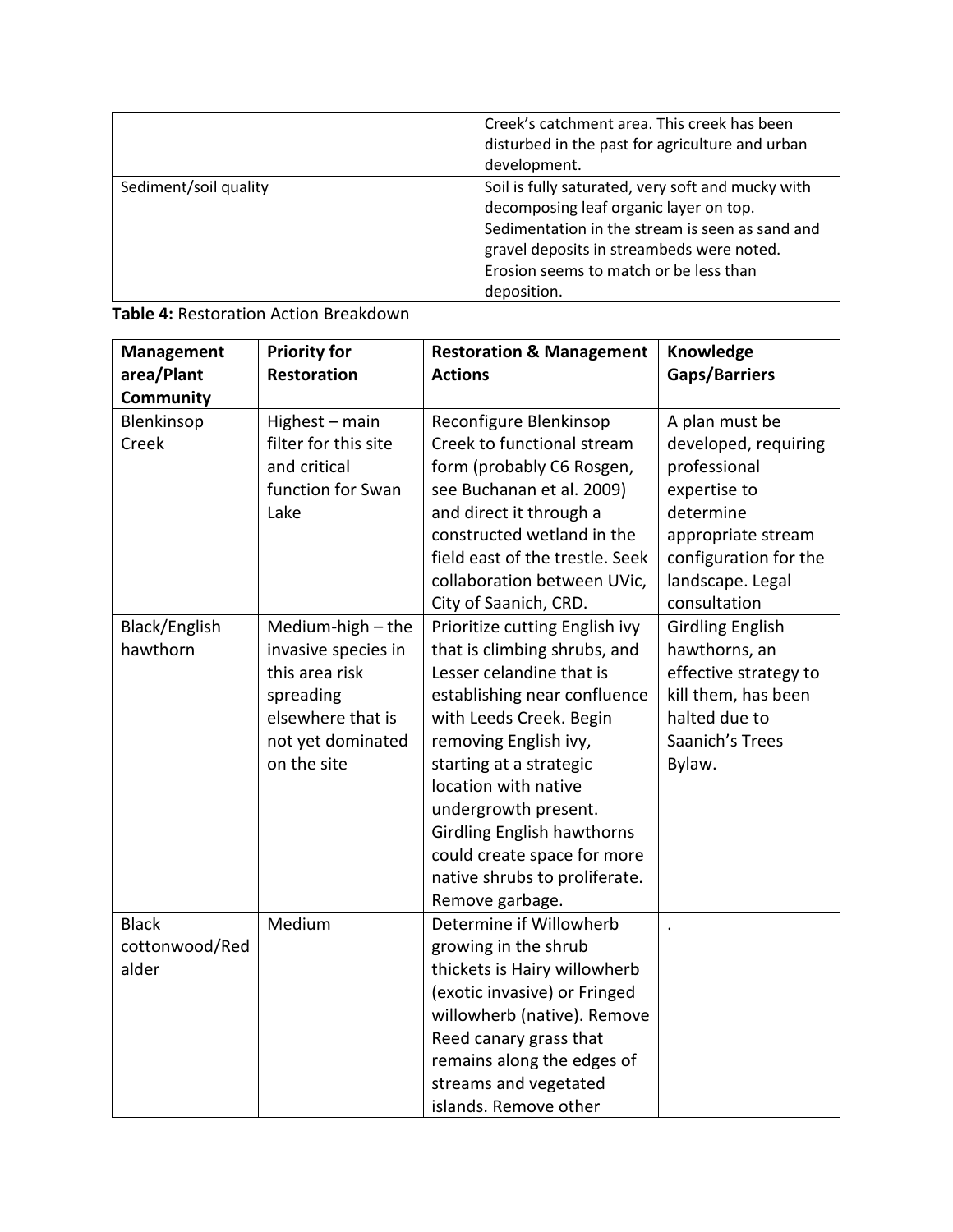|                 |                      | invasive species. Consider    |                      |
|-----------------|----------------------|-------------------------------|----------------------|
|                 |                      |                               |                      |
|                 |                      | planting second round of      |                      |
|                 |                      | shrubs (e.g. Red osier        |                      |
|                 |                      | dogwood), and herbaceous      |                      |
|                 |                      | layer (e.g. Skunk cabbage) as |                      |
|                 |                      | suggested by Edmonds          |                      |
|                 |                      | (2002). Could attempt to      |                      |
|                 |                      | eliminate the small clearing  |                      |
|                 |                      | of Reed canary grass with     |                      |
|                 |                      | mulching and live willow      |                      |
|                 |                      | stakes (see Townsend 2009).   |                      |
| Bigleaf maple / | High - relatively    | Prioritize removing English   |                      |
| Garry oak       | intact native plant  | ivy from Fawn lilies,         |                      |
|                 | community with       | progressing outward to        |                      |
|                 | Fawn lilies present, | remove invasives from         |                      |
|                 | invasives not yet    | there. Remove the few         |                      |
|                 | dominant             | Scotch broom individuals on   |                      |
|                 |                      | the eastern slope.            |                      |
| Reed canary     | Low                  | Management of the large       | Restoring the        |
| grass           |                      | field is somewhat             | hydrology of this    |
|                 |                      | dependent on the              | area will be         |
|                 |                      | reconfiguration of            | important to long-   |
|                 |                      | Blenkinsop Creek. However,    | term success in      |
|                 |                      | control of the Reed canary    | controlling the Reed |
|                 |                      | grass should begin sooner     | canary grass. The    |
|                 |                      | than the reconfiguration.     | project will require |
|                 |                      | Consider mulching and live    | long-term dedicated  |
|                 |                      | willow stakes (see            | resources due to     |
|                 |                      | Townsend 2009), or            | legal processes,     |
|                 |                      | smothering using pond liner   | consultation, and    |
|                 |                      | for one year followed by      | machinery that will  |
|                 |                      | sheet mulch and plantings (K) | be involved.         |
|                 |                      | Miskelly, Co-owner Saanich    |                      |
|                 |                      | Native Plants, Personal       |                      |
|                 |                      |                               |                      |
|                 |                      | communication, May 2021).     |                      |
| Conifer         | Medium               | Begin removing invasive       |                      |
|                 |                      | species in most intact areas, |                      |
|                 |                      | try planting native species   |                      |
|                 |                      | such as Sword fern, Dull      |                      |
|                 |                      | Oregon grape, or Trailing     |                      |
|                 |                      | blackberry to take their      |                      |
|                 |                      | place.                        |                      |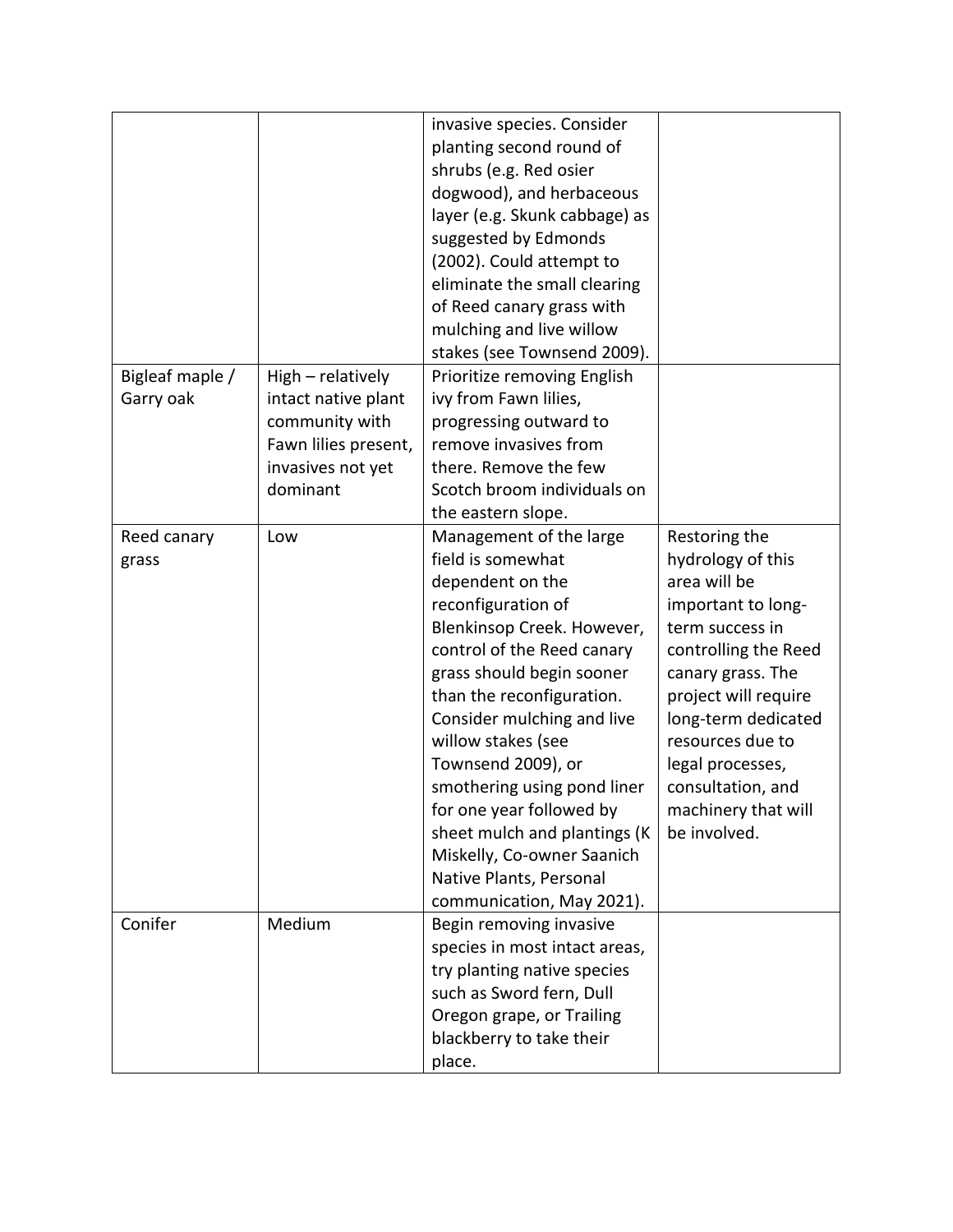| Reed canary     | Medium - low      | Remove Himalayan             | Appropriate species   |
|-----------------|-------------------|------------------------------|-----------------------|
| grass / English |                   | blackberry, especially near  | to plant in place of  |
| hawthorns       |                   | the eastern edge where this  | the English           |
|                 |                   | community borders with       | hawthorns should be   |
|                 |                   | red-osier dogwood in the     | determined.           |
|                 |                   | Black hawthorn / English     | Hardhack (Spiraea     |
|                 |                   | hawthorn area. Remove        | douglasii) or Pacific |
|                 |                   | garbage.                     | crab apple (Malus     |
|                 |                   |                              | fusca) might work     |
|                 |                   |                              | well. It may also be  |
|                 |                   |                              | worth trying to       |
|                 |                   |                              | establish Black       |
|                 |                   |                              | hawthorns alongside   |
|                 |                   |                              | English hawthorns     |
|                 |                   |                              | before girdling them. |
| Reed canary     | Medium-low: there | Remove Himalayan             | An appropriate plant  |
| grass / Common  | is little native  | blackberry that is competing | community for this    |
| snowberry/      | vegetation        | with the Common              | area should be        |
| Himalayan       | present, but      | snowberry.                   | determined, as it is  |
| blackberry      | removing the      |                              | currently unclear.    |
|                 | Himalayan         |                              |                       |
|                 | blackberry before |                              |                       |
|                 | it forms a large  |                              |                       |
|                 | thicket would be  |                              |                       |
|                 | easier            |                              |                       |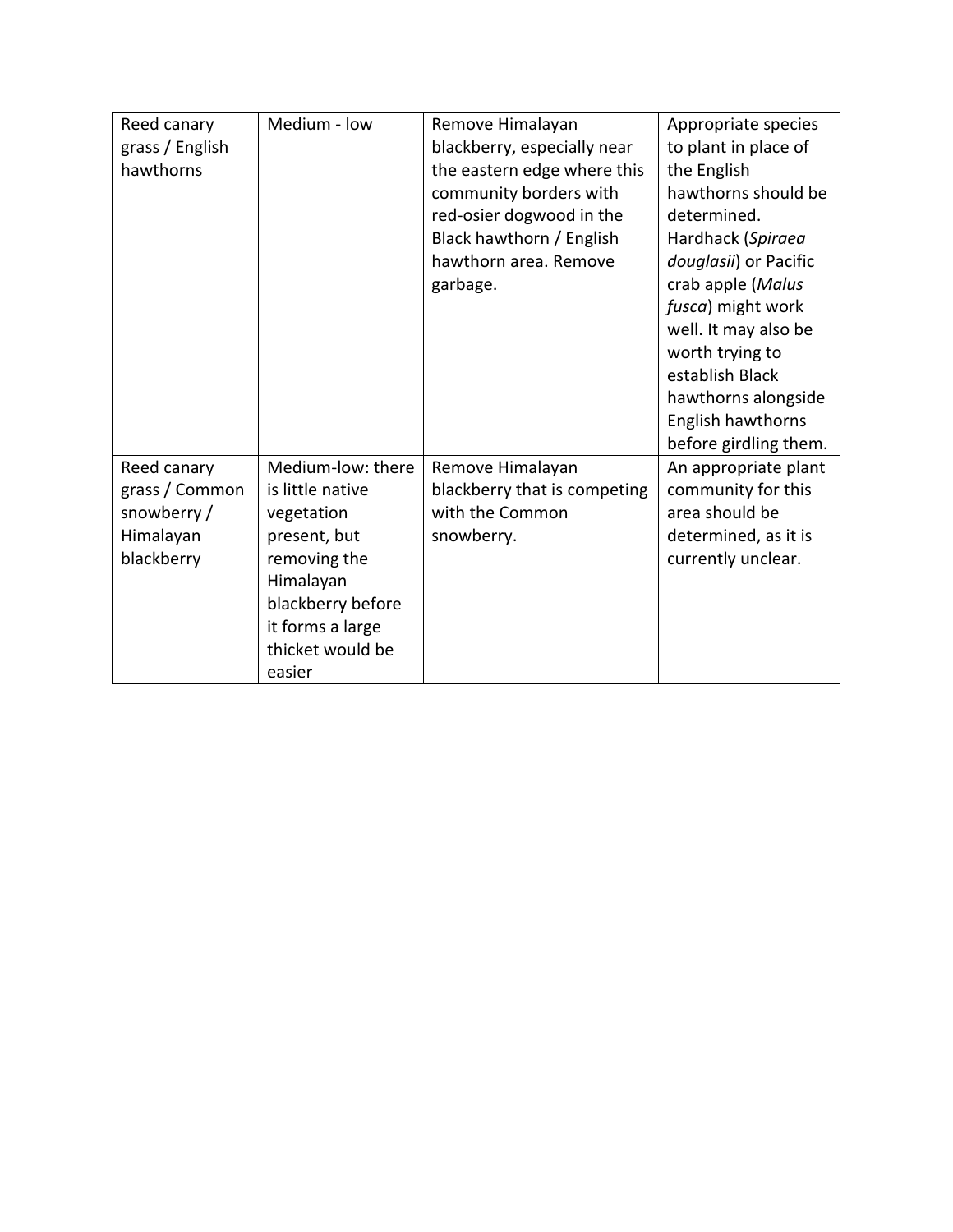# **Appendices**

# **Appendix A:** Species Observed at Lochside Trestle Site

| <b>Common Name</b>           | <b>Latin Name</b>                    |
|------------------------------|--------------------------------------|
| Agronomic grasses*           |                                      |
| <b>Bigleaf maple</b>         | Acer macrophyllum                    |
| <b>Black cottonwood</b>      | Populus balsamifera ssp. trichocarpa |
| Bracken fern                 | Pteridium aquilinum                  |
| Cleaver                      | Galium aparine                       |
| Common dandelion*            | Taraxacum officinale*                |
| Common snowberry             | Symphoricarpus albus                 |
| Creeping buttercup*          | Ranunculus repens*                   |
| Daphne*                      | Daphne odora*                        |
| Dock*                        | Rumex obtusifolius*                  |
| Douglas fir                  | Pseudotsuga menziesii                |
| Dull oregon grape            | Mahonia nervosa                      |
| Fawn lily                    | Erythronium oregonum                 |
| Fringe cup                   | Tellima grandiflora                  |
| Garry oak                    | Quercus garryana                     |
| Hardhack                     | Spiraea douglasii                    |
| Himalayan blackberry*        | Rubus armeniacus*                    |
| Holly*                       | Ilex aquifolium                      |
| Horsetail (field or giant)** | Equisetum arvense or E. telmatiea    |
| June plum                    | Oemleria cerasiformis                |
| Licorice fern                | Polypodium glycyrrhiza               |
| Morning glory*               | Convolvulus arvensis*                |
| Nootka rose                  | Rosa nutkana                         |
| Oceanspray                   | Holodiscus discolor                  |
| Ornamental cherry trees*     | Prunus spp*.                         |
| Pacific ninebark             | Physocarpus capitatus                |
| Pacific water parsley        | Oenanthe sarmentosa                  |
| Portuguese laurel*           | Prunus lusitanica*                   |
| Privet*                      | Ligustrum sp.*                       |
| Purple foxglove*             | Digitalis purpurea*                  |
| <b>Red Alder</b>             | Alnus rubra                          |
| Reed canary grass*           | Phalaris arundinacea*                |
| Salmonberry                  | Rubus spectabilis                    |
| Scotch broom                 | Cytisus scoparius                    |
| Scouring rush                | Equisetum hyemale                    |
| Skunk cabbage                | Lysichiton americanus                |
| Slough sedge                 | Carex obnupta                        |
| Small-flowered bulrush**     | Scirpus microcarpus**                |